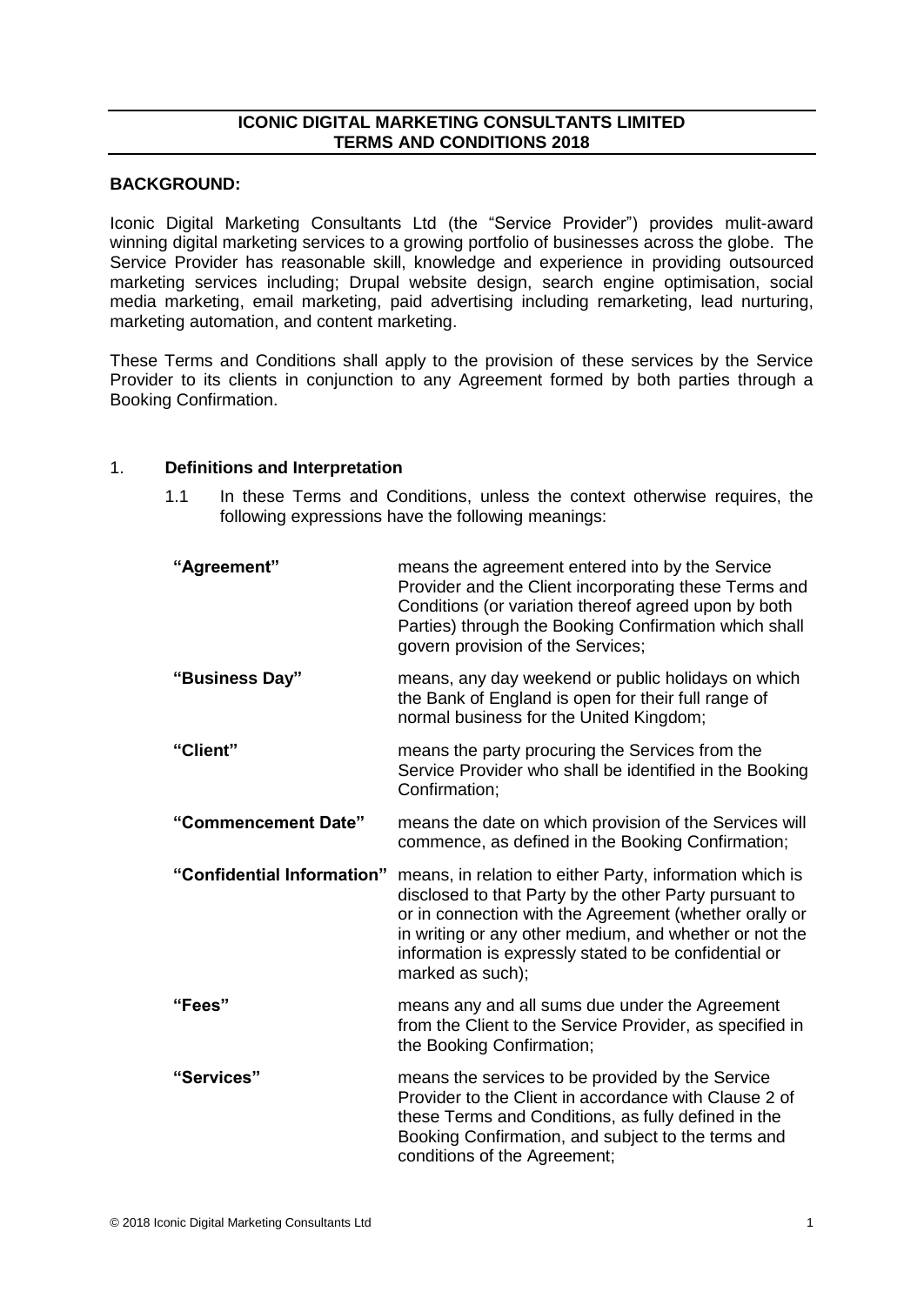**"Term"** means the term of the Agreement as defined by the Booking Confirmation. If not finalised date is given for conclusion of this agreement, then it shall be clear that the Service is delivered on a rolling monthly basis through a retained contract.

- 1.2 Unless the context otherwise requires, each reference in these Terms and Conditions to:
	- 1.2.1 "writing", and any cognate expression, includes a reference to any communication effected by electronic transmission or similar means;
	- 1.2.2 a "statute" or a provision of a statute is a reference to that statute or provision as amended or re-enacted at the relevant time;
	- 1.2.3 "these Terms and Conditions" is a reference to these Terms and Conditions as amended or supplemented at the relevant time;
	- 1.2.4 a "Clause" or "paragraph" is a reference to a Clause of these Terms and Conditions or to a Clause of the Agreement, as appropriate; and
	- 1.2.5 a "Party" or the "Parties" refer to the parties to the Agreement.
- 1.3 The headings used in these Terms and Conditions are for convenience only and shall have no effect upon the interpretation of these Terms and Conditions.
- 1.4 Words imparting the singular number shall include the plural and vice versa.
- 1.5 References to any gender shall include the other gender.
- 1.6 References to persons shall include corporations.

# 2. **Provision of the Services**

- 2.1 With effect from the Commencement Date within the Booking Confirmation, the Service Provider shall, throughout the Term of the Agreement, provide the Services to the Client.
- 2.2 The Service Provider shall provide the Services with reasonable skill and care, commensurate with prevailing standards in the digital marketing industry as benchmarked by the Chartered Institute of Marketing and Direct Marketing Association.
- 2.3 The Service Provider shall act in accordance with all reasonable instructions given to it by the Client provided such instructions are compatible with the specification of Services provided in the Booking Confirmation.
- 2.4 The Service Provider shall be responsible for ensuring that it complies with all statutes, regulations, byelaws, standards, codes of conduct and any other rules relevant to the provision of the Services.
- 2.5 The Service Provider may, in relation to certain specified matters related to the Services, act on the Client's behalf. Such matters shall not be set out in the Agreement but shall be agreed between the Parties as they arise from time to time.
- 2.6 The Service Provider shall use all reasonable endeavours to accommodate any reasonable changes in the Services that may be requested by the Client, subject to the Client's acceptance of any related reasonable changes to the Fees that may be due as a result of such changes, giving 90 days written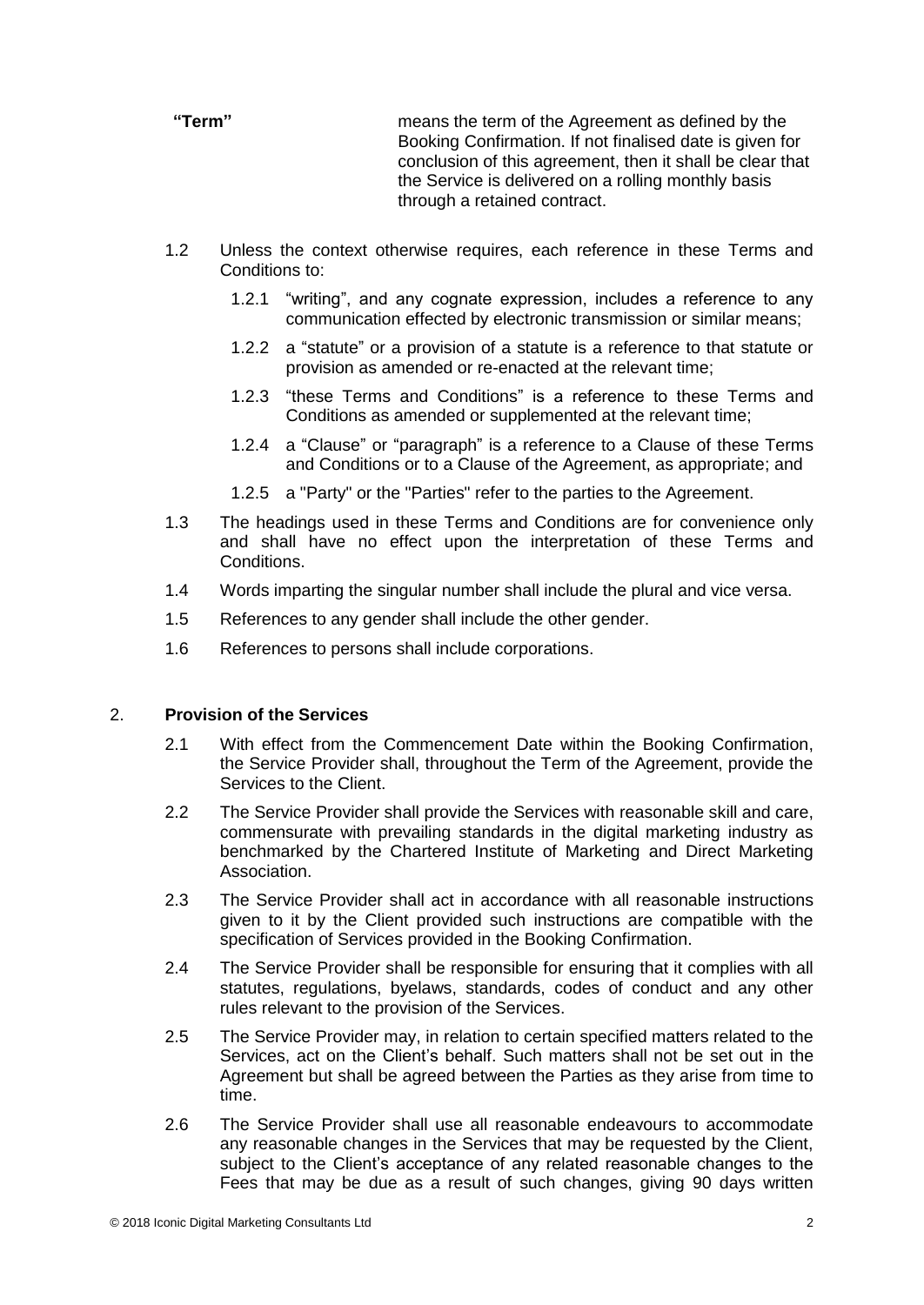notice of the change to that affect.

# 3. **Client's Obligations**

- 3.1 The Client shall use all reasonable endeavours to provide all pertinent information to the Service Provider that is necessary for the Service Provider's provision of the Services.
- 3.2 The Client may, from time to time, issue reasonable instructions to the Service Provider in relation to the Service Provider's provision of the Services. Any such instructions should be compatible with the specification of the Services provided in the Booking Confirmation. If such instructions fall outside of the remit of the Agreement then they will deem to be chargeable at the standard hourly rate of £75 plus VAT.
- 3.3 In the event that the Service Provider requires the decision, approval, consent or any other communication from the Client in order to continue with the provision of the Services or any part thereof at any time, the Client shall provide the same in a reasonable and timely manner.
- 3.4 If any consents, licences or other permissions are needed from any third parties such as landlords, planning authorities, local authorities, licensing agents eg: Getty Images, Istock Photo or similar, it shall be the Client's responsibility to obtain the same in advance of the provision of the Services (or the relevant part thereof).
- 3.5 If the nature of the Services requires that the Service Provider has access to the Client's home, office or any other location, access to which is lawfully controlled by the Client, the Client shall ensure that the Service Provider has access to the same at the times to be agreed between the Service Provider and the Client as required.
- 3.6 Any delay in the provision of the Services resulting from the Client's failure or delay in complying with any of the provisions of Clause 3 of the Agreement shall not be the responsibility or fault of the Service Provider.

# 4. **Fees, Payment and Records**

- 4.1 The Client shall pay the Fees to the Service Provider in accordance with the provisions of the Booking Confirmation forming the Agreement.
- 4.2 The Service Provider shall invoice the Client for Fees due in accordance with the provisions of the Agreement on the 1<sup>st</sup> day of each calendar month.
- 4.3 All payments required to be made pursuant to the Agreement by the Client shall be made within 30 days of the date of the relevant invoice.
- 4.4 All payments required to be made pursuant to the Agreement by the Client shall be made in British Pounds in cleared funds to such bank as the Service Provider may from time to time nominate, without any set-off, withholding or deduction except such amount (if any) of tax as that Party is required to deduct or withhold by law.
- 4.5 Where any payment pursuant to the Agreement is required to be made on a day that is not a Business Day, it may be made on the next following Business Day.
- 4.6 Without prejudice to sub-Clause 8.4 of these Terms and Conditions, any sums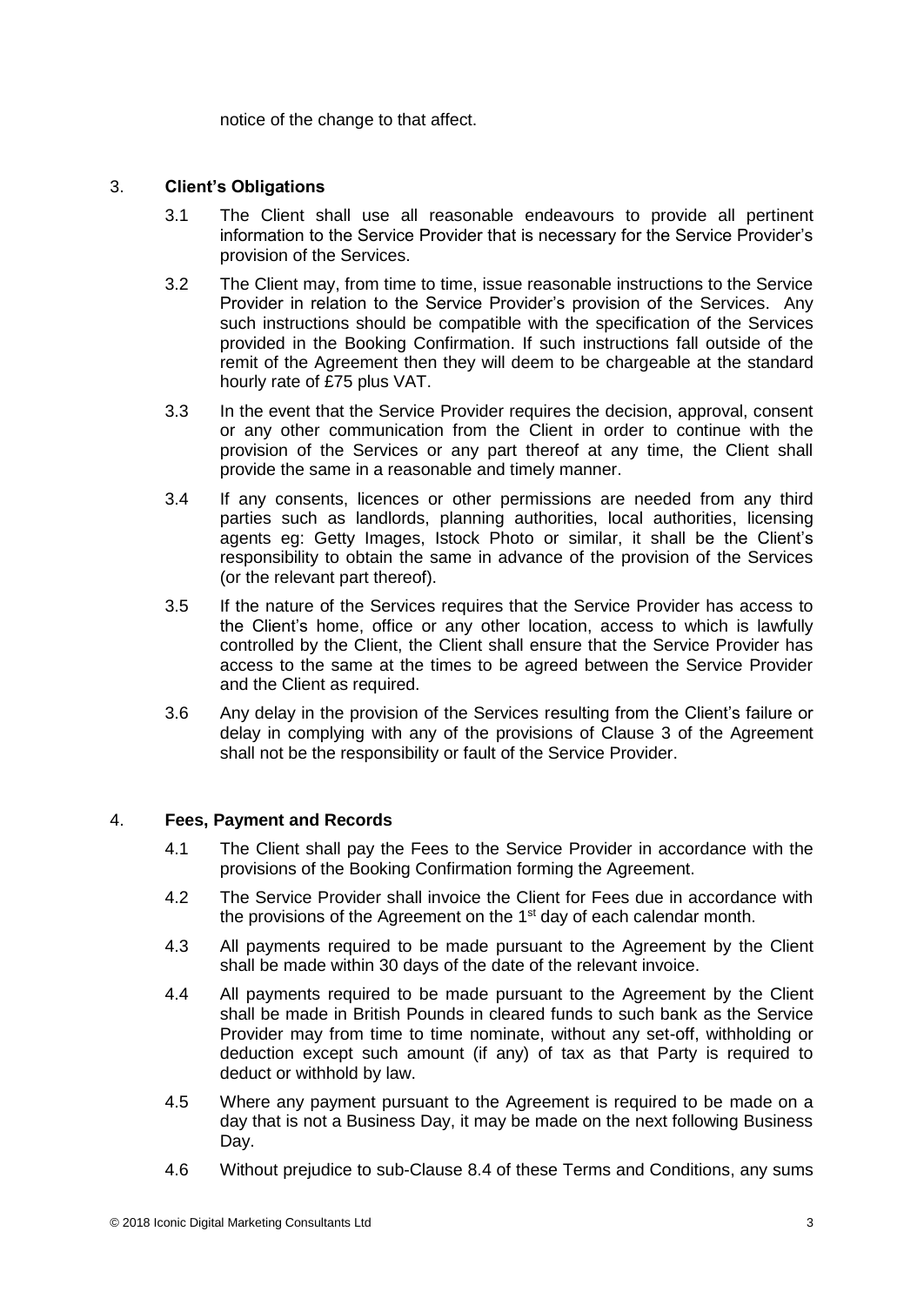which remain unpaid following the expiry of the period set out in sub-Clause 4.3 shall incur interest on a daily basis at 8% above the base rate of the Bank of England from time to time until payment is made in full of any such outstanding sums.

- 4.7 If full payment is not received with 60 days of the date of the relevant invoice, then the Service Provider reserves the right to hand over the debt to its appointed debt recovery agent, Town and County Legal Services LLP. In such cases, all fees incurred will be payable by the Client. In such cases, the Service Provider reserves the right to terminate activity on the Client's account pending full recovery of the overdue funds. This does not affect the notice period of the Agreement which will continue to run until such time that either party serves notice to the other.
- 4.8 Each Party shall:
	- 4.8.1 keep, or procure that there are kept, such records and books of account as are necessary to enable the amount of any sums payable pursuant to the Agreement to be accurately calculated;
	- 4.8.2 at the reasonable request of the other Party, allow that Party or its agent to inspect those records and books of account and, to the extent that they relate to the calculation of those sums, to take copies of them; and
	- 4.8.3 within 60 days after the end of each month, submit at its own expense and supply to the other Party an auditors' certificate as to the accuracy of the sums paid by that Party pursuant to the Agreement during that month, if appropriate.
- 4.9 The Client commits to make payment by direct debit or standing order on the 30<sup>th</sup> day of each calendar month.

# 5. **Liability, Indemnity and Insurance**

- 5.1 The Service Provider shall ensure that it has in place at all times suitable and valid insurance that shall include public liability insurance, professional indemnity and employer's liability insurance.
- 5.2 In the event that the Service Provider fails to perform the Services with reasonable care and skill it shall carry out any and all necessary remedial action at no additional cost to the Client.
- 5.3 The Service Provider's total liability for any loss or damage caused as a result of its negligence or breach of the Agreement shall be limited to the total contractual value.
- 5.4 The Service Provider shall not be liable for any loss or damage suffered by the Client that results from the Client's failure to follow any instructions given by the Service Provider.
- 5.5 Nothing in these Terms and Conditions nor in the Agreement shall limit or exclude the Service Provider's liability for death or personal injury.
- 5.6 Subject to sub-Clause 5.3 of the Agreement the Service Provider shall indemnify the Client against any costs, liability, damages, loss, claims or proceedings arising out of the Service Provider's breach of the Agreement.
- 5.7 The Client shall indemnify the Service Provider against any costs, liability, damages, loss, claims or proceedings arising from loss or damage to any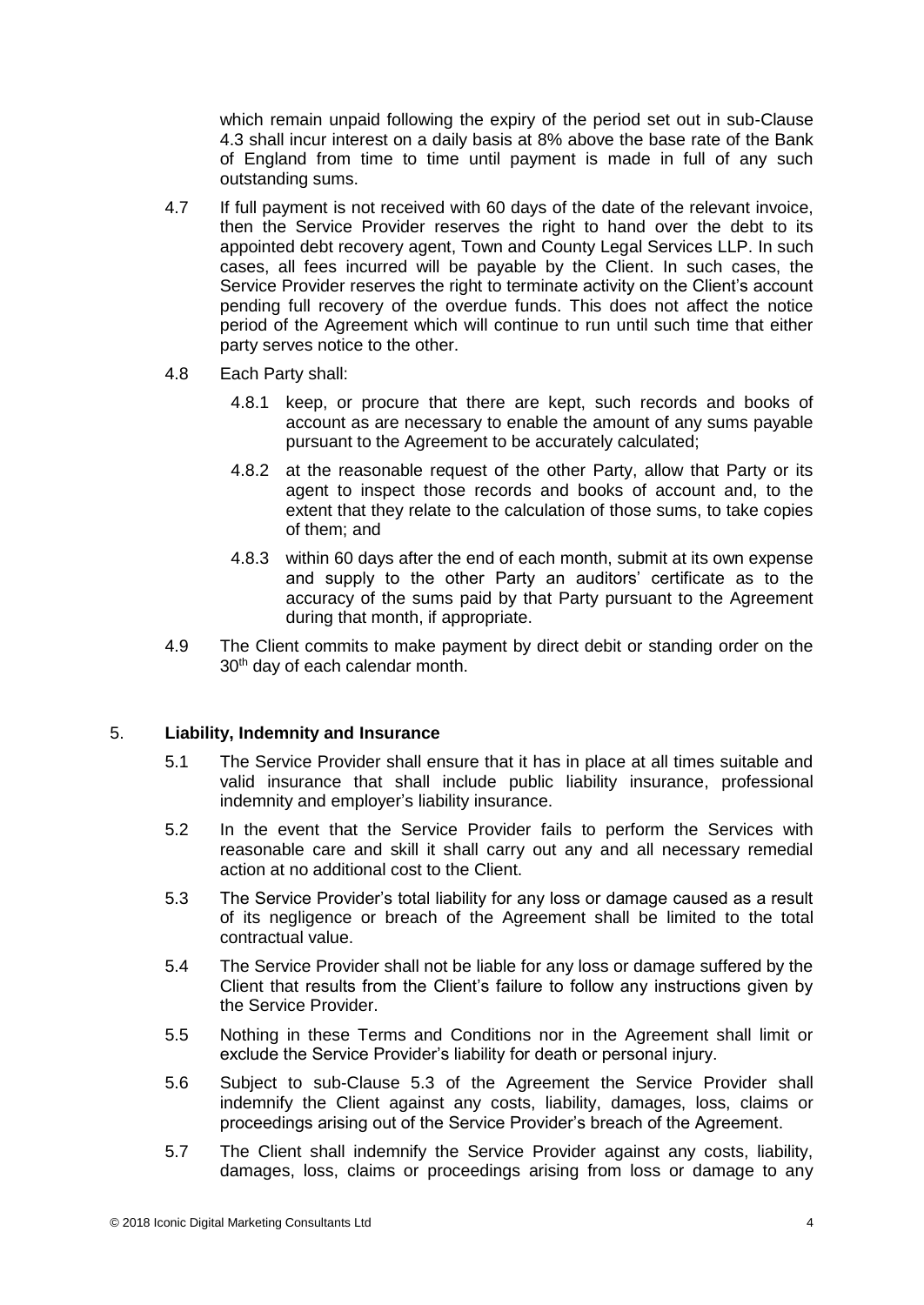equipment (including that belonging to any third parties appointed by the Service Provider) caused by the Client or its agents or employees.

5.8 Neither Party shall be liable to the other or be deemed to be in breach of the Agreement by reason of any delay in performing, or any failure to perform, any of that Party's obligations if the delay or failure is due to any cause beyond that Party's reasonable control.

## 6. **Confidentiality**

- 6.1 Each Party undertakes that, except as provided by sub-Clause 6.2 of the Agreement or as authorised in writing by the other Party, it shall, at all times during the continuance of the Agreement and for 1 year after its termination:
	- 6.1.1 keep confidential all Confidential Information;
	- 6.1.2 not disclose any Confidential Information to any other party;
	- 6.1.3 not use any Confidential Information for any purpose other than as contemplated by and subject to the terms of the Agreement;
	- 6.1.4 not make any copies of, record in any way or part with possession of any Confidential Information; and
	- 6.1.5 ensure that none of its directors, officers, employees, agents, subcontractors or advisers does any act which, if done by that Party, would be a breach of the provisions of this Agreement.
- 6.2 Either Party may:
	- 6.2.1 disclose any Confidential Information to:
		- 6.2.1.1 any sub-contractor or supplier of that Party;
		- 6.2.1.2 any governmental or other authority or regulatory body; or
		- 6.2.1.3 any employee or officer of that Party or of any of the aforementioned persons, parties or bodies;

to such extent only as is necessary for the purposes contemplated by the Agreement (including, but not limited to, the provision of the Services), or as required by law. In each case that Party shall first inform the person, party or body in question that the Confidential Information is confidential and (except where the disclosure is to any such body or any employee or officer of any such body) obtaining and submitting to the other Party a written confidentiality undertaking from the party in question. Such undertaking should be as nearly as practicable in the terms of Clause 6 of the Agreement, to keep the Confidential Information confidential and to use it only for the purposes for which the disclosure is made; and

- 6.2.2 use any Confidential Information for any purpose, or disclose it to any other person, to the extent only that it is at the date of the Agreement, or at any time after that date becomes, public knowledge through no fault of that Party. In making such use or disclosure, that Party must not disclose any part of the Confidential Information that is not public knowledge.
- 6.3 The provisions of Clause 6 of the Agreement shall continue in force in accordance with their terms, notwithstanding the termination of the Agreement for any reason.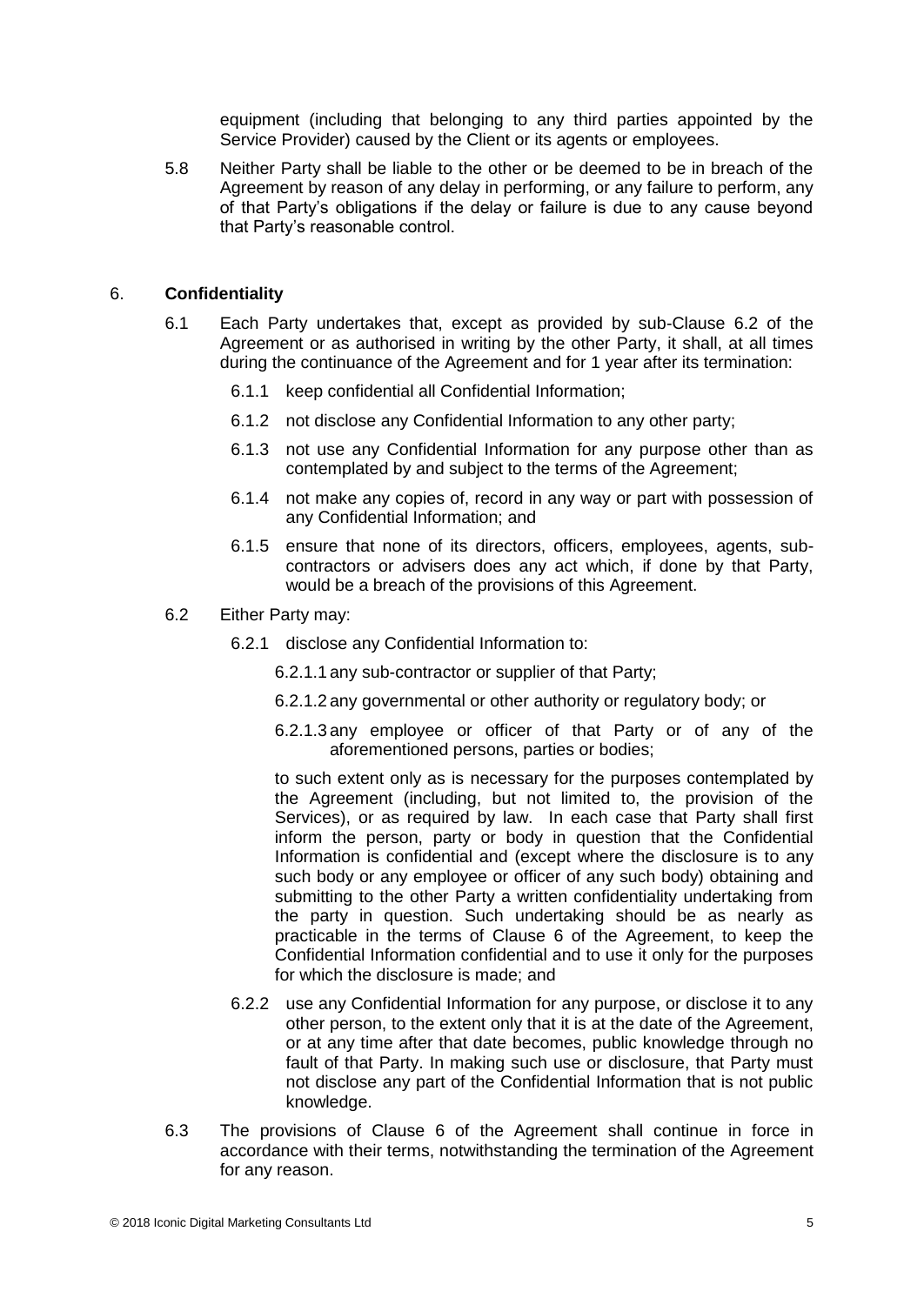# 7. **Force Majeure**

- 7.1 No Party to the Agreement shall be liable for any failure or delay in performing their obligations where such failure or delay results from any cause that is beyond the reasonable control of that Party. Such causes include, but are not limited to: power failure, internet service provider failure, industrial action, civil unrest, fire, flood, storms, earthquakes, acts of terrorism, acts of war, governmental action or any other event that is beyond the control of the Party in question.
- 7.2 In the event that a Party to the Agreement cannot perform their obligations hereunder as a result of force majeure for a continuous period of more than 30 days, the other Party may at its discretion terminate the Agreement by written notice at the end of that period. In the event of such termination, the Parties shall agree upon a fair and reasonable payment for all Services provided up to the date of termination. Such payment shall take into account any prior contractual commitments entered into in reliance on the performance of the Agreement.

# 8. **Term and Termination**

- 8.1 The Agreement shall come into force on the agreed Commencement Date and shall continue on a continuous rolling monthly basis from that date, subject to the provisions of Clause 8 and 9 and the respective Booking Confirmation, and until written cancellation is received by either party.
- 8.2 Either Party shall have the right to cancel the Agreement, subject to the provisions of Clause 8 and 9 and the respective Booking Confirmation and exercisable by giving not less than 90 days written notice to the other at any time following the 3 month minimum term.
- 8.3 Either Party may terminate the Agreement by giving to the other not less than 90 days written notice, to expire on or at any time after the minimum 3 month term.
- 8.4 The Service Provider may immediately terminate the Agreement by giving written notice to the other Party if:
	- 8.4.1 any sum owing to that Party by the other Party under any of the provisions of the Agreement is not paid within 30 Business Days of the due date for payment;
	- 8.4.2 the other Party commits any other breach of any of the provisions of the Agreement and, if the breach is capable of remedy, fails to remedy it within 30 Business Days after being given written notice giving full particulars of the breach and requiring it to be remedied;
	- 8.4.3 an encumbrancer takes possession, or where the other Party is a company, a receiver is appointed, of any of the property or assets of that other Party;
	- 8.4.4 the other Party makes any voluntary arrangement with its creditors or, being a company, becomes subject to an administration order (within the meaning of the Insolvency Act 1986);
	- 8.4.5 the other Party, being an individual or firm, has a bankruptcy order made against it or, being a company, goes into liquidation (except for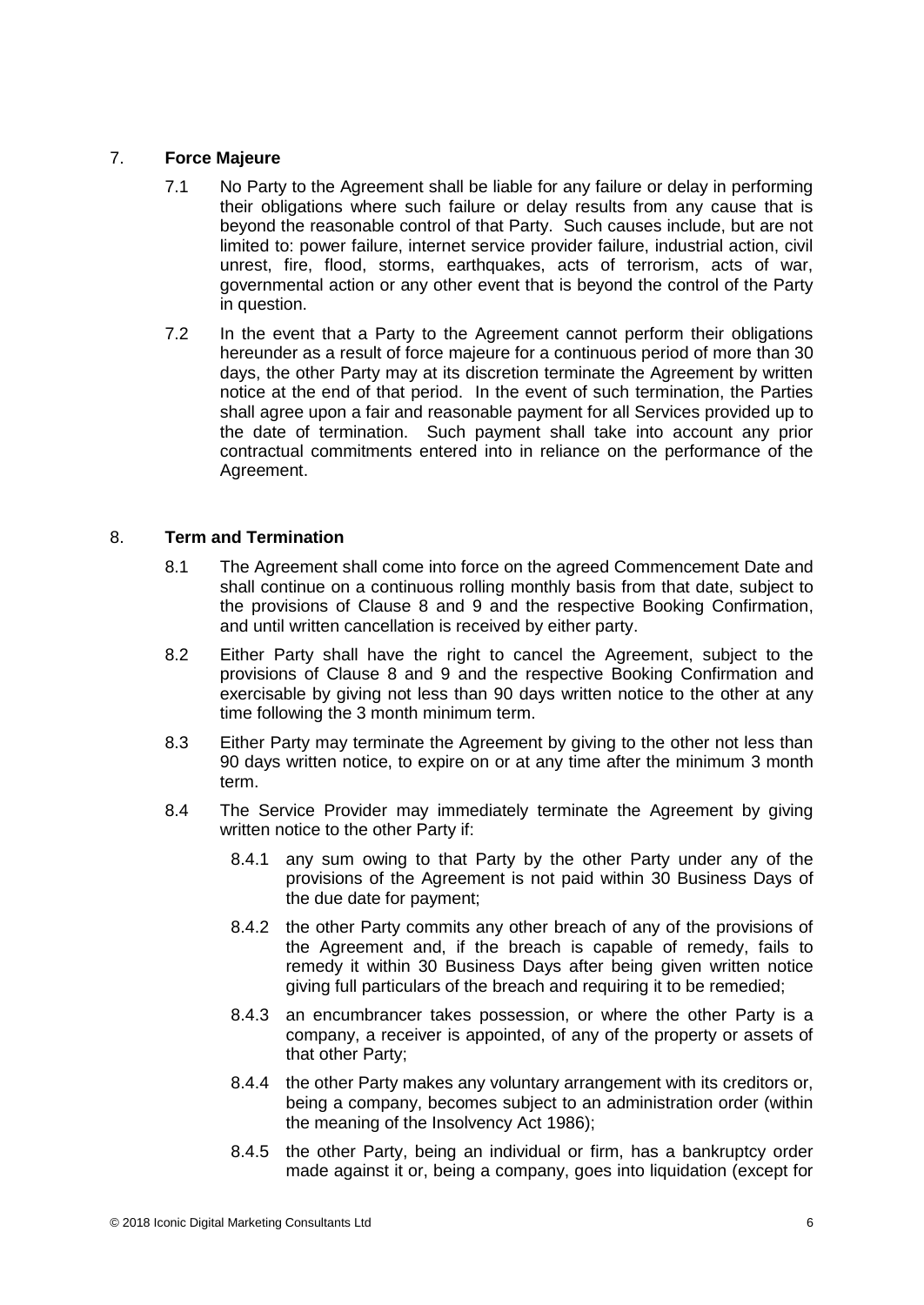the purposes of bona fide amalgamation or re-construction and in such a manner that the company resulting therefrom effectively agrees to be bound by or assume the obligations imposed on that other Party under the Agreement);

- 8.4.6 anything analogous to any of the foregoing under the law of any jurisdiction occurs in relation to the other Party;
- 8.4.7 the other Party ceases, or threatens to cease, to carry on business; or
- 8.4.8 control of the other Party is acquired by any person or connected persons not having control of that other Party on the date of the Agreement. For the purposes of Clause 8, "control" and "connected persons" shall have the meanings ascribed thereto by Sections 1124 and 1122 respectively of the Corporation Tax Act 2010.
- 8.5 For the purposes of sub-Clause 8.4.2, a breach shall be considered capable of remedy if the Party in breach can comply with the provision in question in all respects.
- 8.6 The rights to terminate the Agreement shall not prejudice any other right or remedy of either Party in respect of the breach concerned (if any) or any other breach.

### 9. **Effects of Termination**

Upon the termination of the Agreement for any reason:

- 9.1 any sum owing by either Party to the other under any of the provisions of the Agreement shall become immediately due and payable;
- 9.2 all Clauses which, either expressly or by their nature, relate to the period after the expiry or termination of the Agreement shall remain in full force and effect;
- 9.3 termination shall not affect or prejudice any right to damages or other remedy which the terminating Party may have in respect of the event giving rise to the termination or any other right to damages or other remedy which any Party may have in respect of any breach of the Agreement which existed at or before the date of termination;
- 9.4 subject as provided in Clause 9 of the Agreement and except in respect of any accrued rights neither Party shall be under any further obligation to the other; and
- 9.5 each Party shall (except to the extent referred to in Clause 6 of the Agreement) immediately cease to use, either directly or indirectly, any Confidential Information, and shall immediately return to the other Party any documents in its possession or control which contain or record any Confidential Information.
- 9.6 All data held by the Service Provider in respect to their role as a Data Processor under the General Data Protection Regulation, shall be removed from the Service Provider's systems.
- 9.7 Clause 25.6 shall survive the termination of this Agreement and shall continue in full force and effect until all Data is returned to the Data Controller.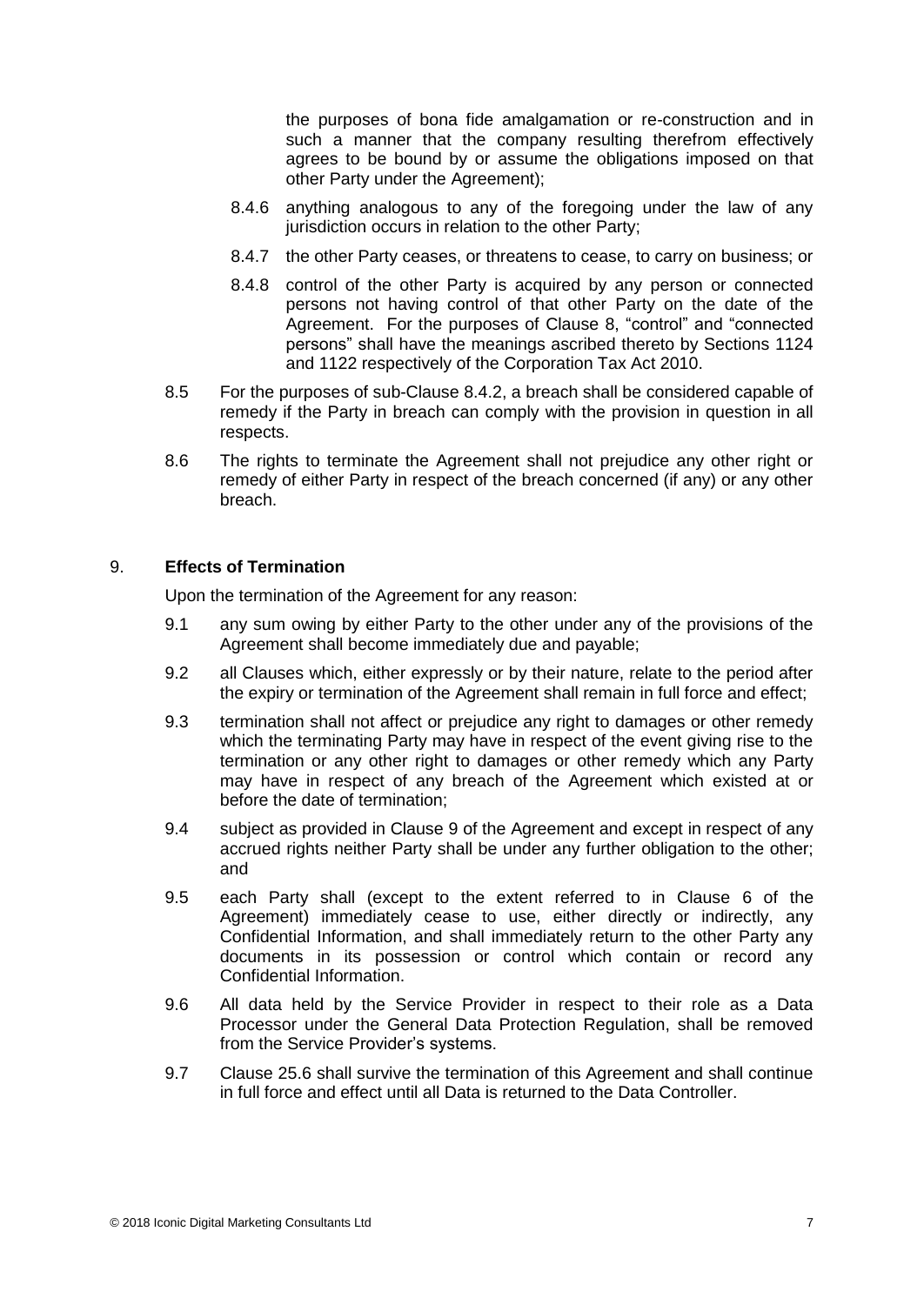### 10. **No Waiver**

No failure or delay by either Party in exercising any of its rights under the Agreement shall be deemed to be a waiver of that right, and no waiver by either Party of a breach of any provision of the Agreement shall be deemed to be a waiver of any subsequent breach of the same or any other provision.

#### 11. **Further Assurance**

Each Party shall execute and do all such further deeds, documents and things as may be necessary to carry the provisions of the Agreement into full force and effect.

## 12. **Costs**

Subject to any provisions to the contrary each Party shall pay its own costs of and incidental to the negotiation, preparation, execution and carrying into effect of the Agreement.

### 13. **Set-Off**

Neither Party shall be entitled to set-off any sums in any manner from payments due or sums received in respect of any claim under the Agreement or any other agreement at any time.

## 14. **Assignment and Sub-Contracting**

14.1 The Service Provider shall be entitled to perform any of the obligations undertaken by it through any other member of its group or through suitably qualified and skilled sub-contractors.

#### 15. **Time**

15.1 All times and dates referred to in the Booking Confirmation shall be of the essence of the Agreement.

### 16. **Relationship of the Parties**

Nothing in the Agreement shall constitute or be deemed to constitute a partnership, joint venture, agency or other fiduciary relationship between the Parties other than the contractual relationship expressly provided for in the Agreement.

### 17. **Non-Solicitation**

- 17.1 Neither Party shall, for the Term of the Agreement or for 2 years following termination of the Agreement, employ or contract the services of any person who is or was employed or otherwise engaged by the other Party at any time in relation to the Agreement, without the express written consent of that Party.
- 17.2 Neither Party shall, for the Term of the Agreement and for 2 years following or expiry, solicit or entice away from the other Party any customer or client where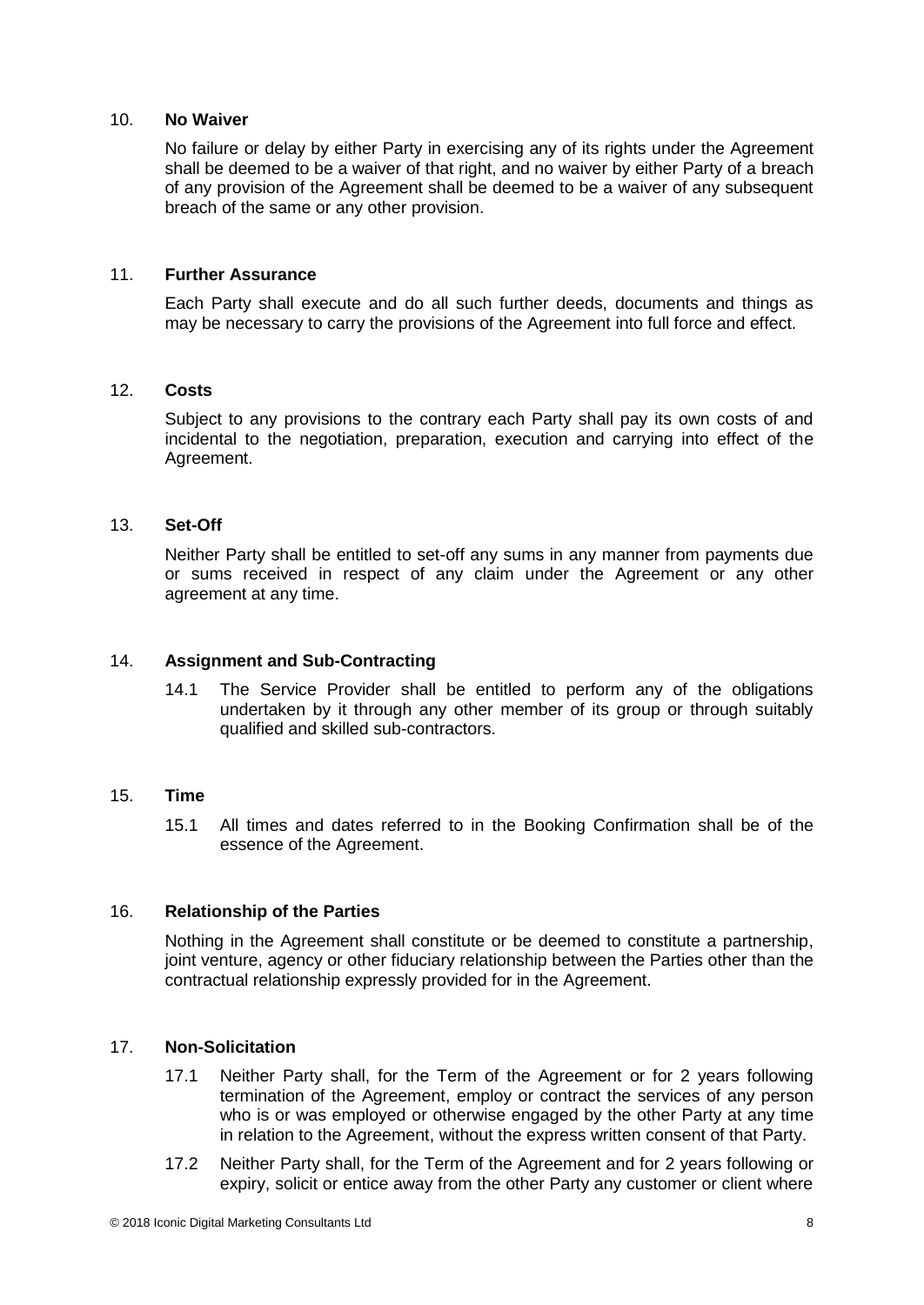any such solicitation or enticement would cause damage to the business of that Party, without the express written consent of that Party.

#### 18. **Third Party Rights**

- 18.1 No part of the Agreement shall confer rights on any third parties and accordingly the Contracts (Rights of Third Parties) Act 1999 shall not apply to the Agreement.
- 18.2 Subject to Clause 19 of the Agreement, the Agreement shall continue and be binding on the transferee, successors and assigns of either Party as required.

#### 19. **Notices**

- 19.1 All notices under the Agreement shall be in writing and be deemed duly given if signed by, or on behalf of, a duly authorised officer of the Party giving the notice.
- 19.2 Notices shall be deemed to have been duly given:
	- 19.2.1 when delivered, if delivered by courier or other messenger (including Royal Mail) during normal business hours of the recipient; or
	- 19.2.2 when sent, if transmitted by e-mail and a successful transmission report or return receipt is generated; or

In each case notices shall be addressed to the most recent address, e-mail address, notified to the other Party.

#### 20. **Entire Agreement**

- 20.1 The Booking Confirmation together with these Terms and Conditions contains the entire agreement between the Parties with respect to its subject matter and may not be modified.
- 20.2 Each Party shall acknowledge that, in entering into the Agreement, it does not rely on any representation, warranty or other provision except as expressly provided in the Agreement, and all conditions, warranties or other terms implied by statute or common law are excluded to the fullest extent permitted by law.

## 21. **Counterparts**

The Agreement may be entered into in any number of counterparts and by the Parties to it on separate counterparts each of which when so executed and delivered shall be an original, but all the counterparts together shall constitute one and the same instrument.

#### 22. **Severance**

In the event that one or more of the provisions of the Agreement and/or of these Terms and Conditions is found to be unlawful, invalid or otherwise unenforceable, that / those provision(s) shall be deemed severed from the remainder of the Agreement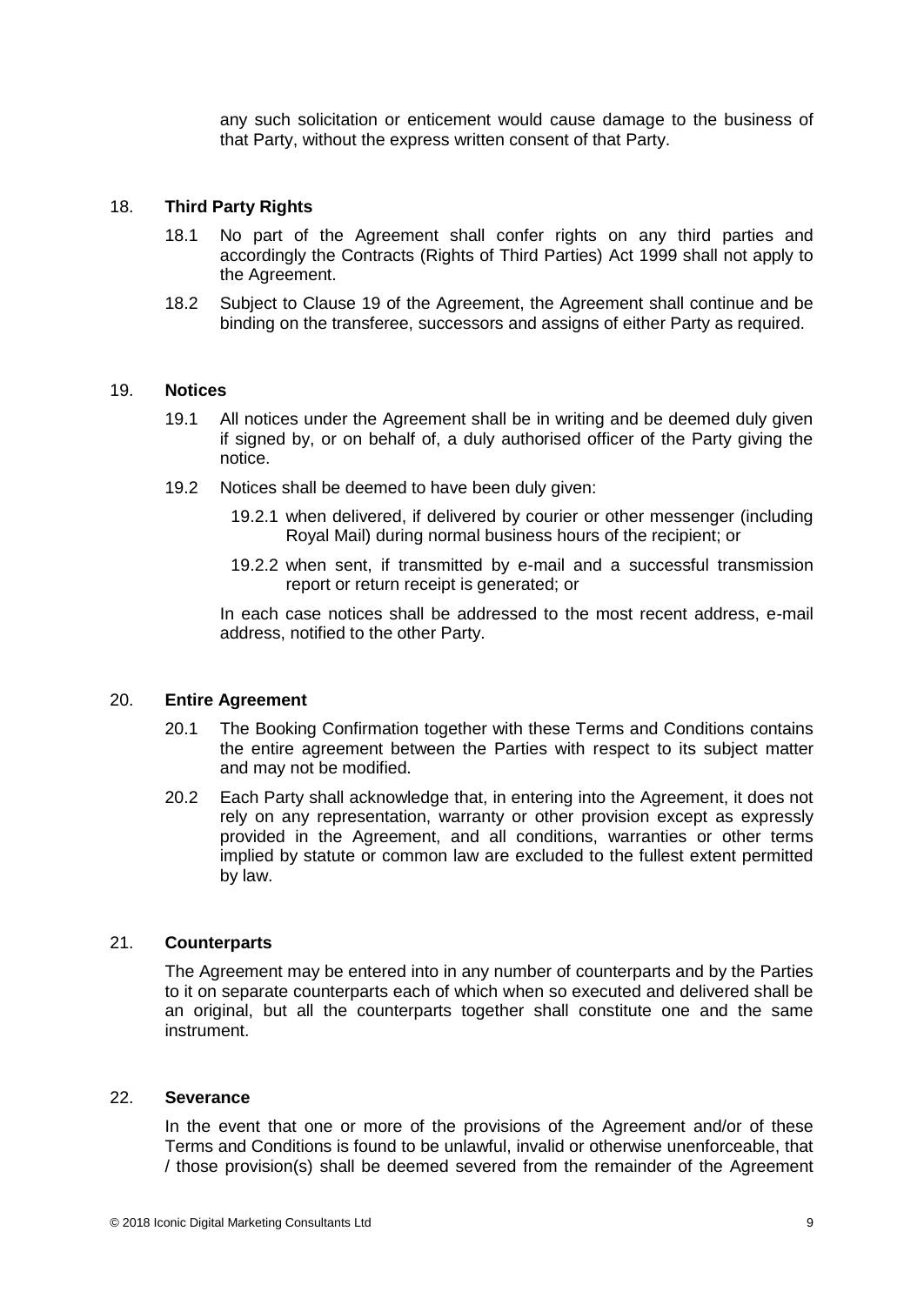and/or these Terms and Conditions. The remainder of the Agreement and/or these Terms and Conditions shall be valid and enforceable.

#### 23. **Dispute Resolution**

- 23.1 The Parties shall attempt to resolve any dispute arising out of or relating to the Agreement through negotiations between their appointed representatives who have the authority to settle such disputes.
- 23.2 Disputes arising following cancellation or termination of the Agreement shall not be dealt with through the Alternative Dispute Resolution. If full and final payment has not been made, then this will be interpreted as non-payment and the Service Provider reserves the right to implement recovery proceedings as outlined in these terms and conditions.
- 23.3 If negotiations under sub-Clause 23.1 of the Agreement do not resolve the matter within 30 days, a written invitation to negotiate will be sent by the Service Provider to invite both parties to resolve the dispute in good faith through an agreed Alternative Dispute Resolution ("ADR") procedure.
- 23.4 If the ADR procedure under sub-Clause 23.2 of the Agreement does not resolve the matter within 30 days of the initiation of that procedure, or if either Party will not participate in the ADR procedure, the dispute may be referred to arbitration by either Party.
- 23.5 The seat of the arbitration under sub-Clause 23.3 of the Agreement shall be England and Wales. The arbitration shall be governed by the Arbitration Act 1996 and Rules for Arbitration as agreed between the Parties and managed through an independent solicitor or arbitration agency. In the event that the Parties are unable to agree on the arbitrator(s) or the Rules for Arbitration, either Party may, upon giving written notice to the other Party, apply to the President or Deputy President for the time being of the Chartered Institute of Arbitrators for the appointment of an arbitrator or arbitrators and for any decision on rules that may be required.
- 23.6 Nothing in Clause 23 or Clause 24 of the Agreement shall prohibit either Party or its affiliates from applying to a court for interim injunctive relief.
- 23.7 The decision and outcome of the final method of dispute resolution under Clause 23 of the Agreement shall be final and binding on both Parties, save for any application to a higher court for application.
- 23.8 The decision of any court of law in England and Wales shall be final and binding on both parties.

# 24. **Law and Jurisdiction**

- 24.1 The Agreement and these Terms and Conditions (including any noncontractual matters and obligations arising therefrom or associated therewith) shall be governed by, and construed in accordance with the laws of England and Wales.
- 24.2 Subject to the provisions of Clause 24 of the Agreement, any dispute, controversy, proceedings or claim between the Parties relating to the Agreement or these Terms and Conditions (including any non-contractual matters and obligations arising therefrom or associated therewith) shall fall within the jurisdiction of the courts of England and Wales.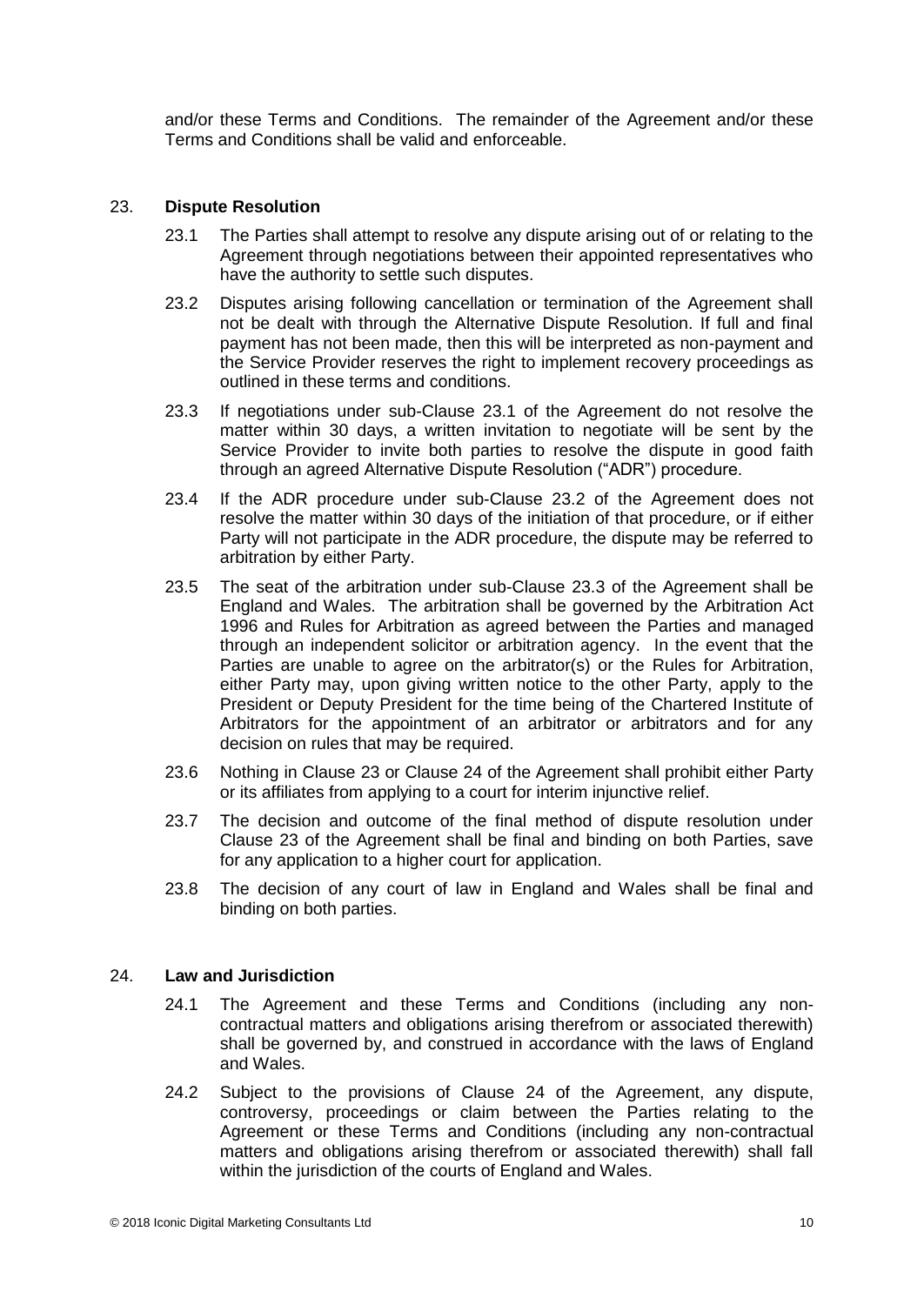### 25. **Data Protection**

- 25.1 The General Data Protection Regulation 2018 places certain obligations upon a Data Controller to ensure that any Data Processor it engages provides sufficient guarantees to ensure that the processing of the data carried out on its behalf is secure.
- 25.2 Clause 25 exists to ensure that there are sufficient security guarantees in place and that the processing complies with obligations equivalent to those of the 7th Data Protection Principle.

### 25.3 **Definitions**

25.3.1 "Data"

Any personal information pertaining to the individual that may be transferred by the data controller, including, but not limited to first name, last name, email address, address, telephone number, and IP address.

25.3.2 "Processing" shall mean any operation or set of operations which is/are performed upon personal data, (whether or not by automatic means) including collection, recording, organisation, storage, adaptation or alteration, retrieval, consultation, use, disclosure by transmission, dissemination or otherwise making available, alignment or combination, blocking, erasure or destruction. Such processing may be wholly or partly by automatic means or processing otherwise than by automatic means of personal data which form part of a filing system or one intended to form part of a filing system. A filing system shall mean any structured set of personal data which are accessible according to specific criteria, whether centralised, decentralised or dispersed on a functional or geographic basis."

# 25.4 **Application**

25.4.1 Subject to clause 5(b) this Agreement shall apply to all Data sent from the date of this Agreement by the Data Controller to the Data Processor until either party gives ninety day's written notice of termination.

# 25.5 **Purpose of Processing**

25.5.1 The Data Processor shall process the Data it receives from the Data Controller solely for the purpose of sending email marketing communications and for lead tracking on the Client's website and for no other purpose except with the express written consent of the Data **Controller.** 

#### 25.6 **Security and Confidentiality of Data**

25.6.1 The Data Processor shall use its best endeavours to safeguard the Data from unauthorised or unlawful processing or accidental loss, destruction or damage and acknowledges that it has implemented the technical and organisational measures specified in Schedule A to prevent unauthorised or unlawful processing or accidental loss or destruction of the Data.